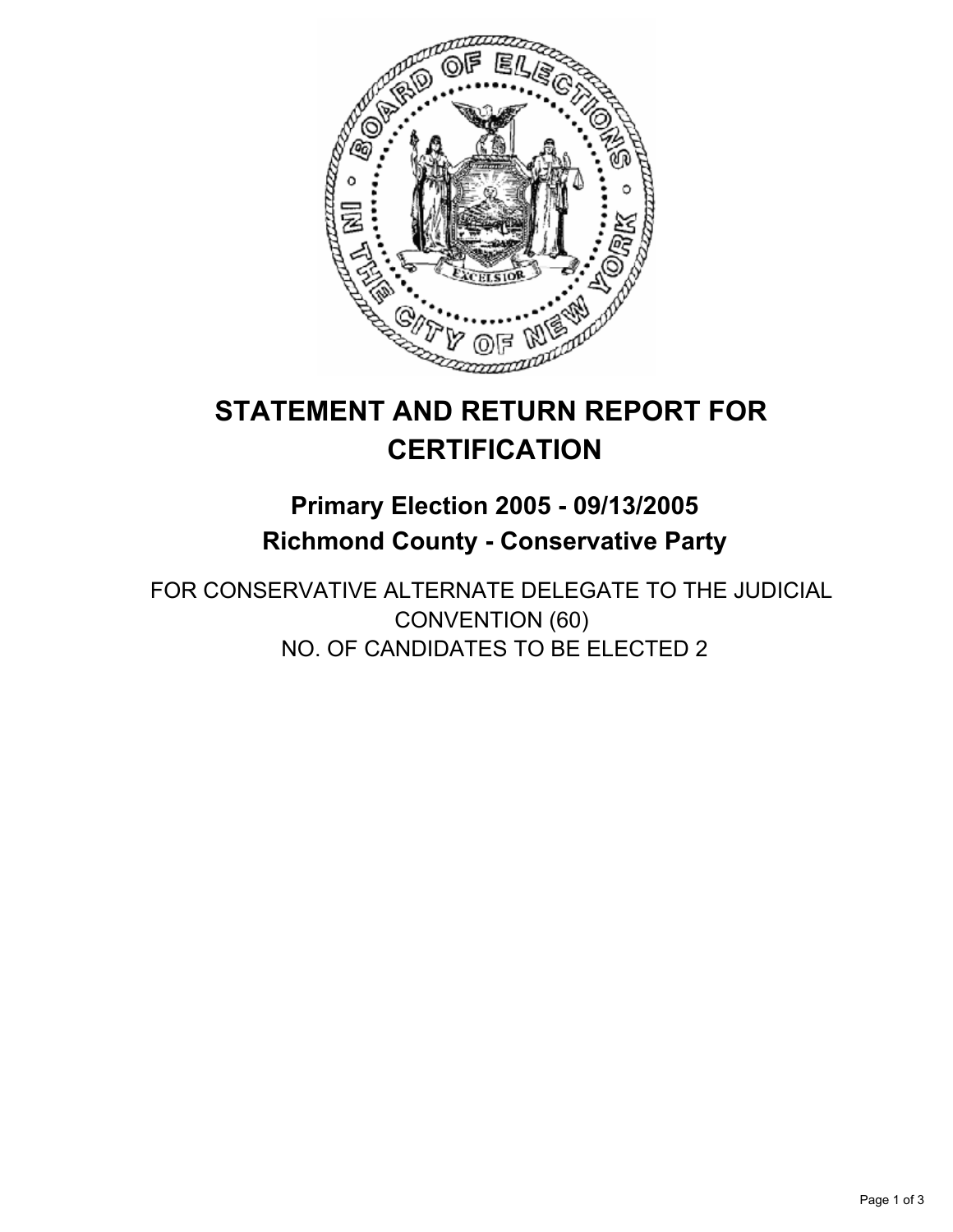### **STATEMENT AND RETURN REPORT FOR CERTIFICATION Primary Election 2005 - 09/13/2005 Richmond County Conservative Party**



FOR CONSERVATIVE ALTERNATE DELEGATE TO THE JUDICIAL CONVENTION (60) NO. OF CANDIDATES TO BE ELECT

#### **ASSEMBLY DISTRICT 60**

| <b>EMERGENCY</b>       | ◠  |
|------------------------|----|
| ABSENTEE/MILITARY      |    |
| AFFIDAVIT              |    |
| ROBERT J CUSACK        |    |
| HAROLD J WAGNER JR.    |    |
| <b>CHARLENE WAGNER</b> |    |
| <b>STEPHEN PETRICK</b> |    |
| <b>TOTAL VOTES</b>     | 12 |